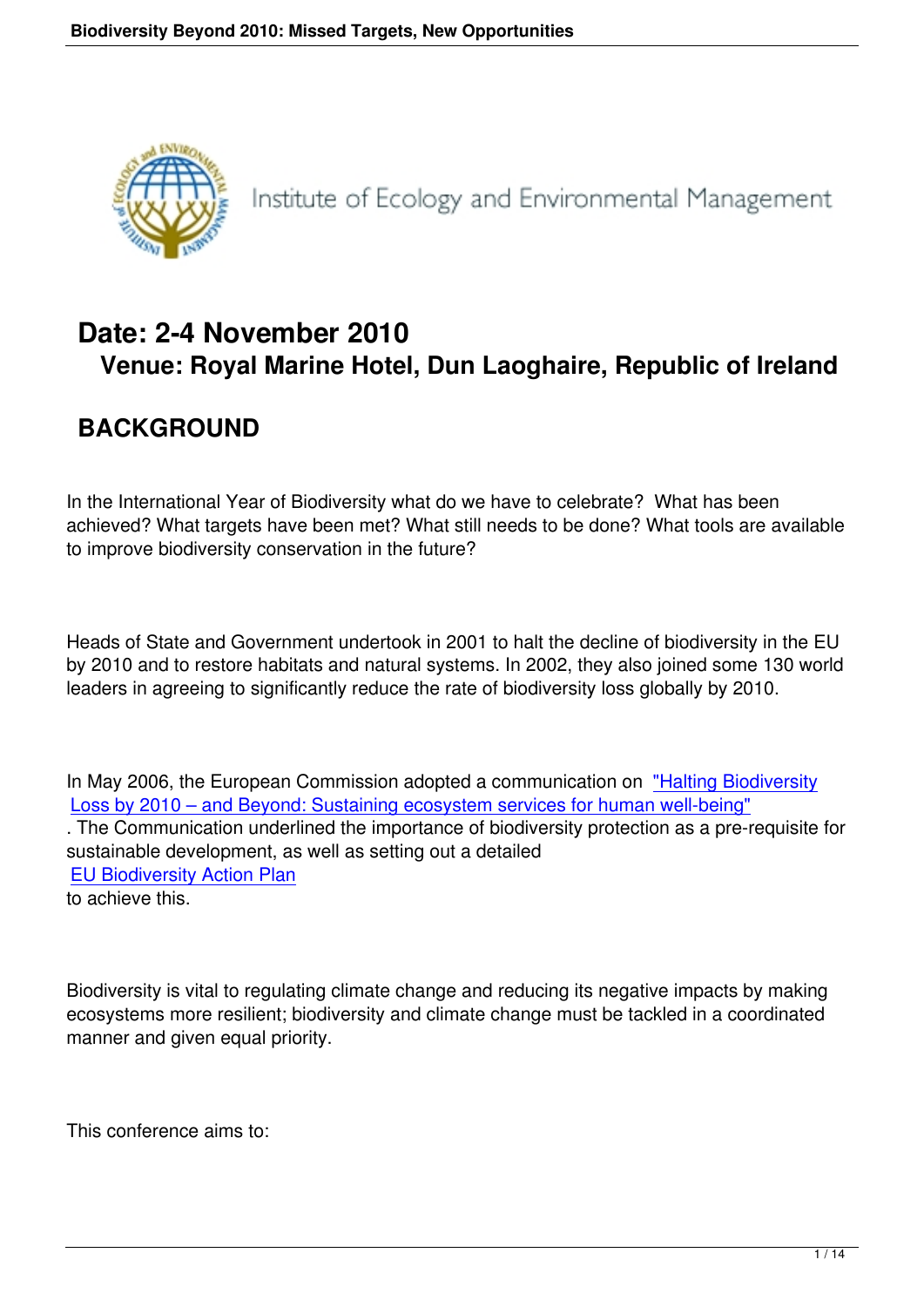- investigate how biodiversity policies and legislation including the Common Agricultural Policy, Fisheries Policy and the Marine and Coastal Access Bill) are affecting and driving biodiversity conservation;

- showcase biodiversity tools and methods available to ecologists; and
- review case studies of some of the more practical methods used in biodiversity projects.

The conference will consider future targets and approaches to biodiversity conservation.

# **BOOKING**

Ea[rly booking is ad](http://www.fugawi.co.uk/bookings.php?ID=30)visable – places will be allocated on a first-come first-served basis. **REGIST ERINGFOR THE CONFERENCE CAN ONLY BE DONE ONLINE.** To register for the conference please and to book your place.

**[The final booking date](http://www.fugawi.co.uk/bookings.php?ID=30) will be Friday 29 October 2010.**

### **PROGRAMME**

**\*\*\* Speakers are currently being contacted for all the 'TBC' slots below and will be announced below once they have confirmed they will give a presentation at the conference**

### **TUESDAY 2 NOVEMBER 2010**

**18.00 Irish Section AGM**

**19.00 Dinner**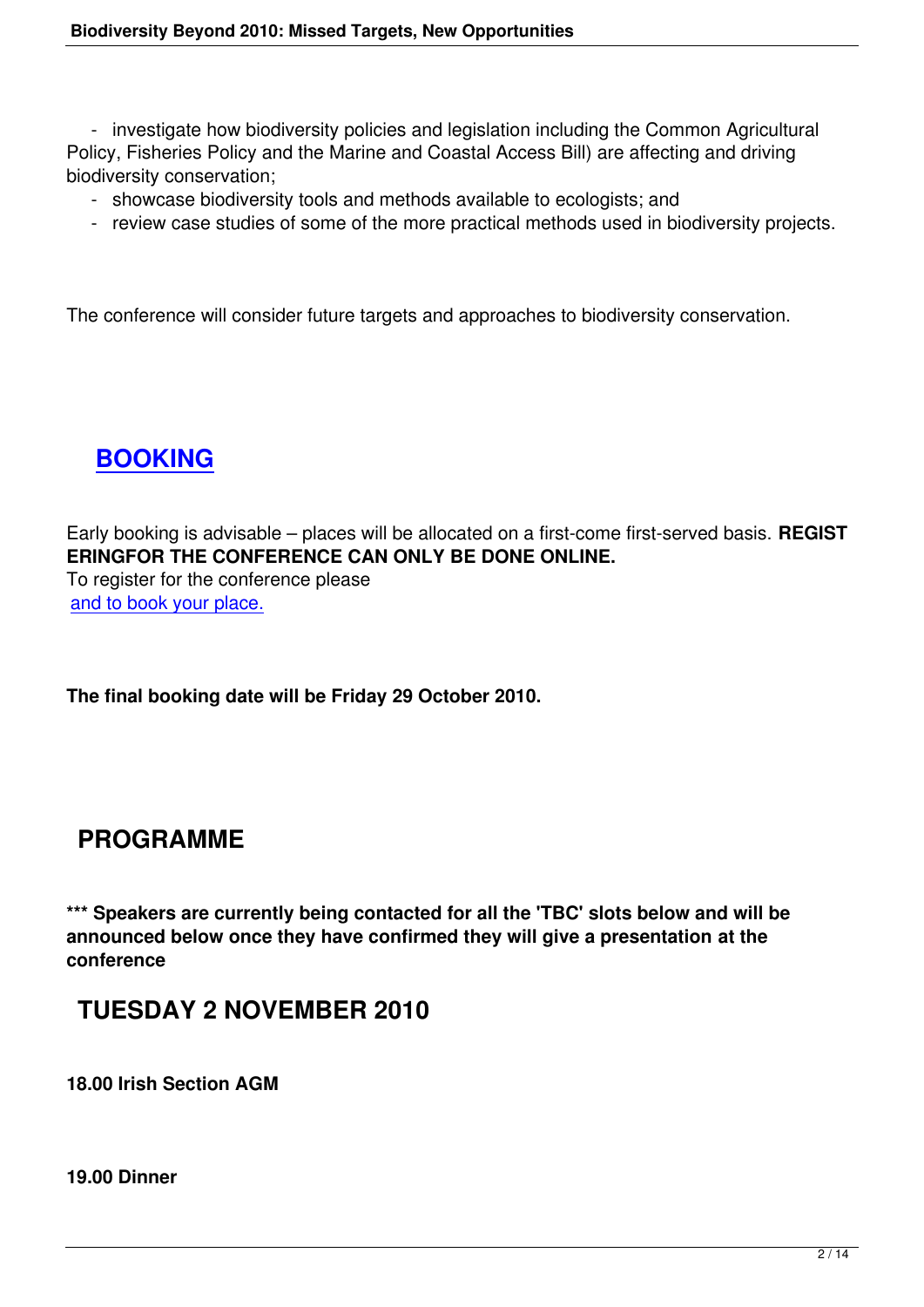**20.30 After dinner speaker:**

*Dr John Cross, Woodland Specialist at National Parks and Wildlife Service (NPWS***)**

### **WEDNESDAY 3 NOVEMBER 2010**

**SESSION 1. BIODIVERSITY: WHERE WE ARE NOW?** *Chaired by Professor Steve Ormerod FIEEM (Cardiff University)*

**09.00 Introduction, Health & Safety briefing**

**09.10 Ministerial Address** *Mairead McGuinness, MEP*

**09.35 World Governments Fail to Deliver on 2010 Biodiversity Target** *Damon Stanwell-Smith, UNEP WCMC*

**10.00 The Economics of Biodiversity and Ecosystems – A Tool to Improve Understanding and Impact?** *Speaker TBC* 

**10.25 The International Year of Biodiversity** *Speaker TBC*

**10.50 Discussion**

**11.00 Tony Bradshaw Best Practice Award – Summaries of the Finalists (3 x 5mins)**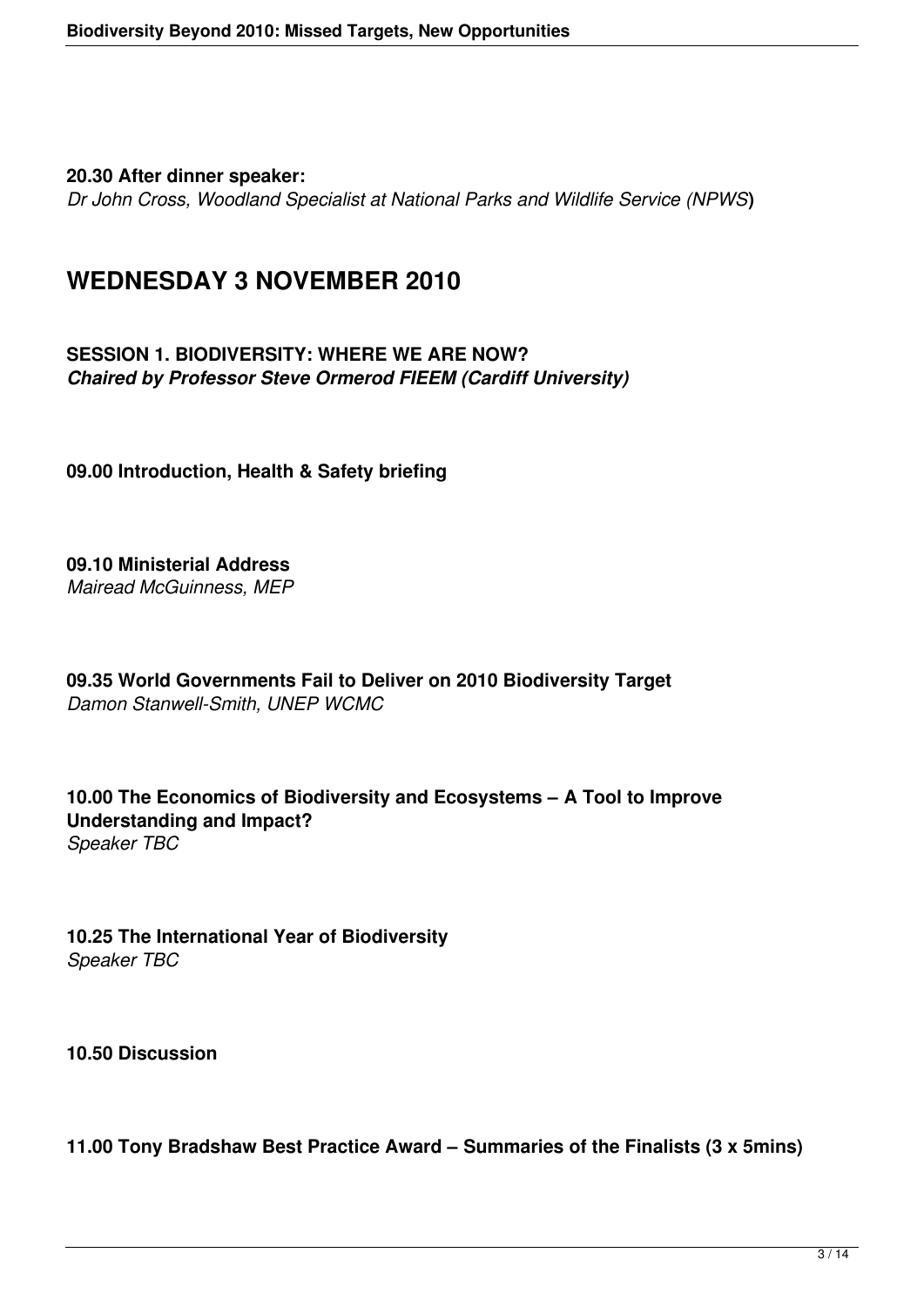**11.15 Tea/Coffee Break**

**11.45 Pick up packed lunches and assemble for field excursions**

**SESSION 2. FIELD EXCURSIONS**

**12.00 Depart for field excursions (excursions to be announced shortly)**

**17.00 Return from field excursions, Tea/Coffee**

**17.30 AGM**

**19.00 President's Wine Reception**

**19.30 Conference Dinner**

**21.30 Tony Bradshaw Best Practice Awards and other presentations**

### **THURSDAY 4 NOVEMBER 2010**

**SESSION 3. LEGISLATION, POLICY DEVELOPMENT AND PLANNING**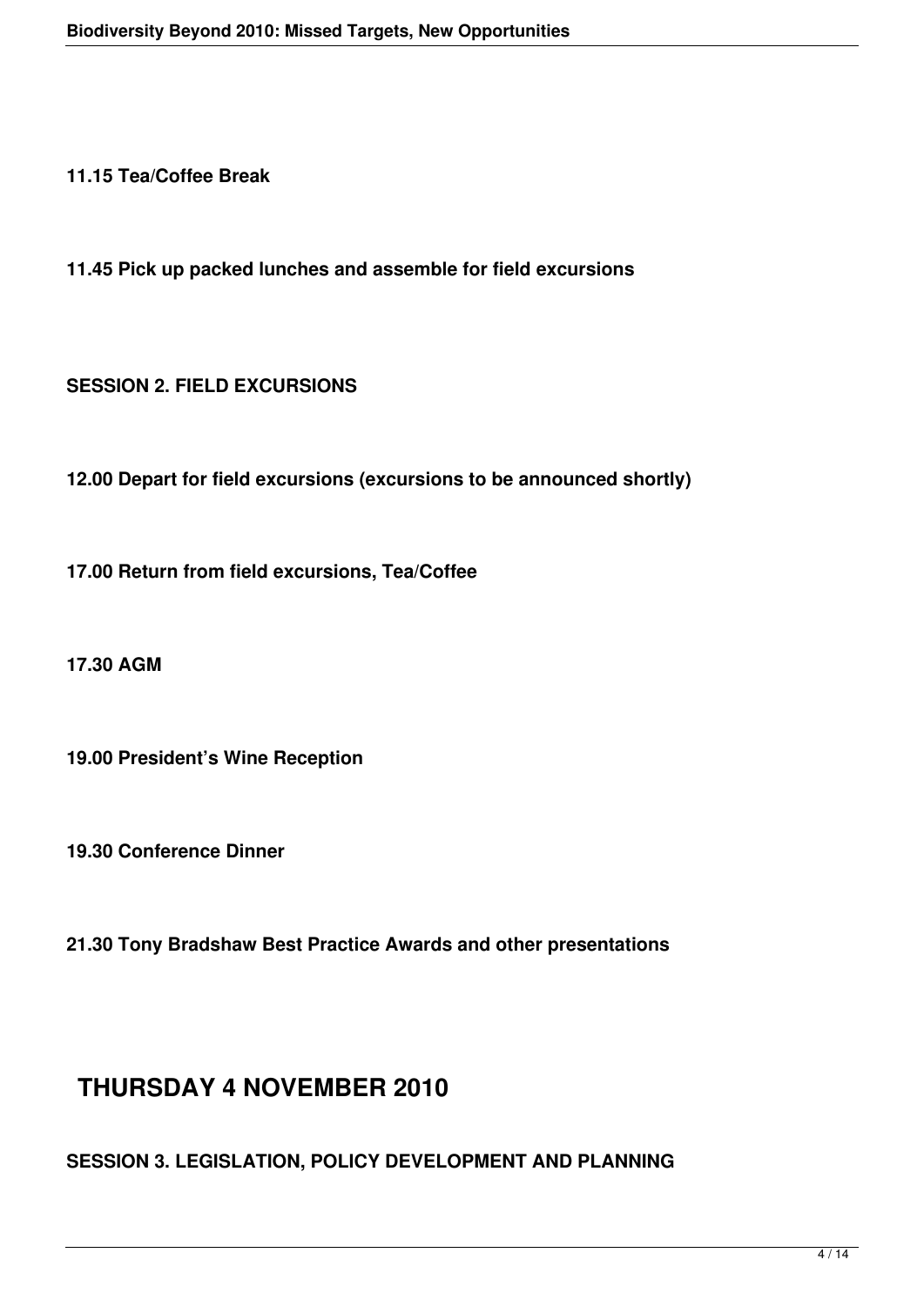*Chaired by: Jenny Neff CEnv FIEEM (Ecological Advisory and Consultancy Services)*

#### **09.00 Introduction**

**09.05 Influencing the Common Agricultural Policy to Deliver Biodiversity Gains** *Dr John Finn, Biodiversity and Agri-Ecology, TEAGASC*

**09.30 Marine Biodiversity and the Future Implementation of the Marine and Coastal Access Bill**

*Patricia Almeida-Villella MIEEM, Head of Data and Knowledge Management and Neil Wellum, Head of Marine Conservation Environment Team (Marine Management Organisation)*

**09.55 Influencing the Common Fisheries Policy to Deliver Biodiversity Gains** *Speaker TBC*

# **10.20 Taking Biodiversity into Account during the Planning Process**

*Gerry Clabby, Fingal County Council*

**10.45 Discussion**

**11:00 Tea/Coffee Break**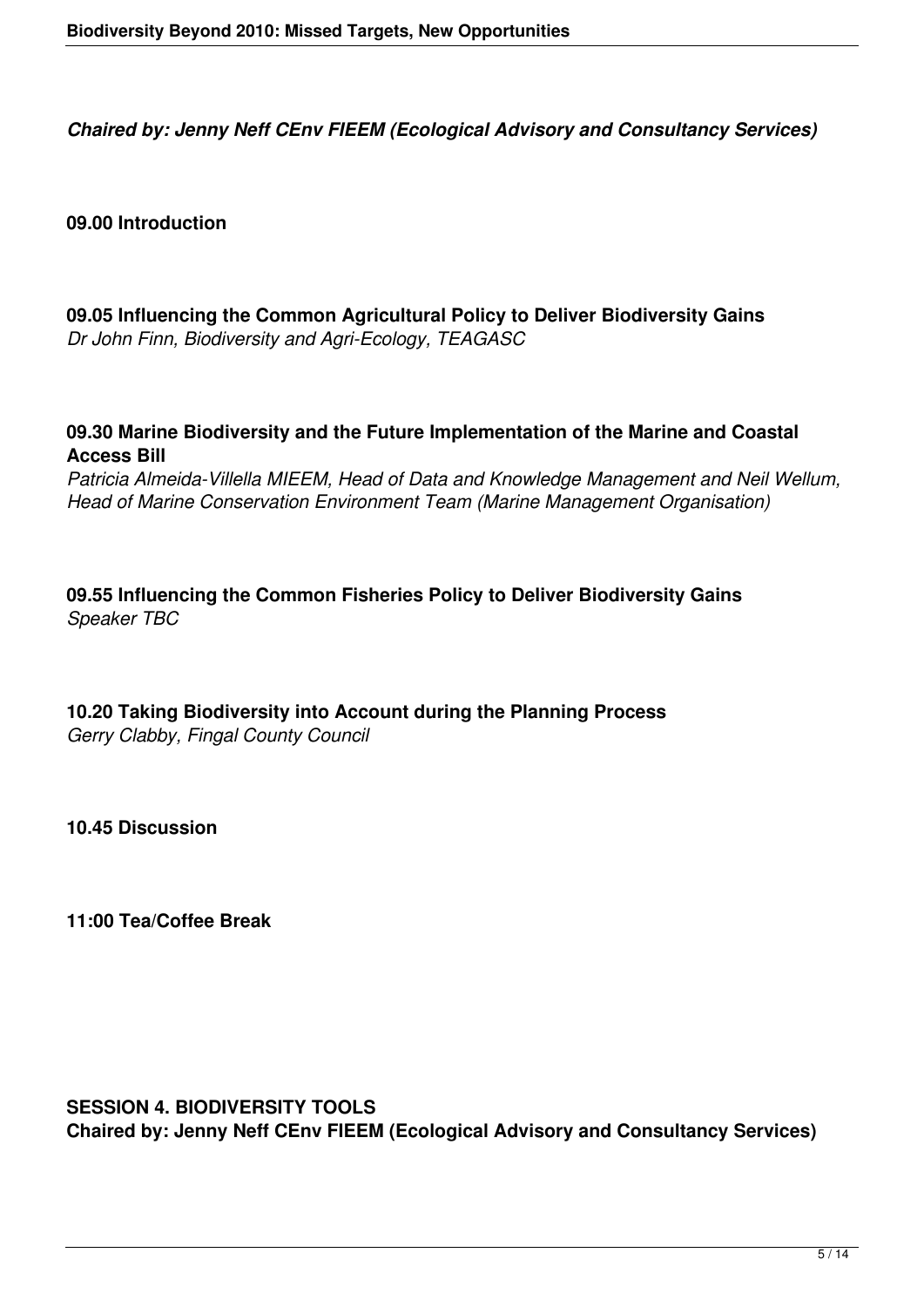**11.30 Biodiversity Data – Collection, Storage, Future?** *Liam* Lysaght*, Director, National Biodiversity Data Centre*

**11.55 BISE and Baseline: New Tools to Combat Biodiversity Loss in Europe** *Speaker TBC*

**12.20 The Role of Museums in Biodiversity Conservation (Collections and Research)** *Matthew Jebb, Director of Dublin Botanical Gardens*

**12.45 Discussion**

**13.00 Lunch**

### **SESSION 5. CONSERVING AND MANAGING BIODIVERSITY** *Chaired by Penny Anderson CEnv FIEEM (IEEM President)*

**14.00 The Bord na Mona Rehabilitation Plan (Peat Bog Restoration)** *Catherine Farrell MIEEM, Bord na Mona*

**14.25 Sustainable Agriculture in the Burren** *Sharon Parr, Project Scientist, The Burren Farming for Conservation Programme*

**14.45 Practical Measures to Conserve Freshwater Pearl Mussels** *Evelyn Moorkens MIEEM, Self-Employed Consultant*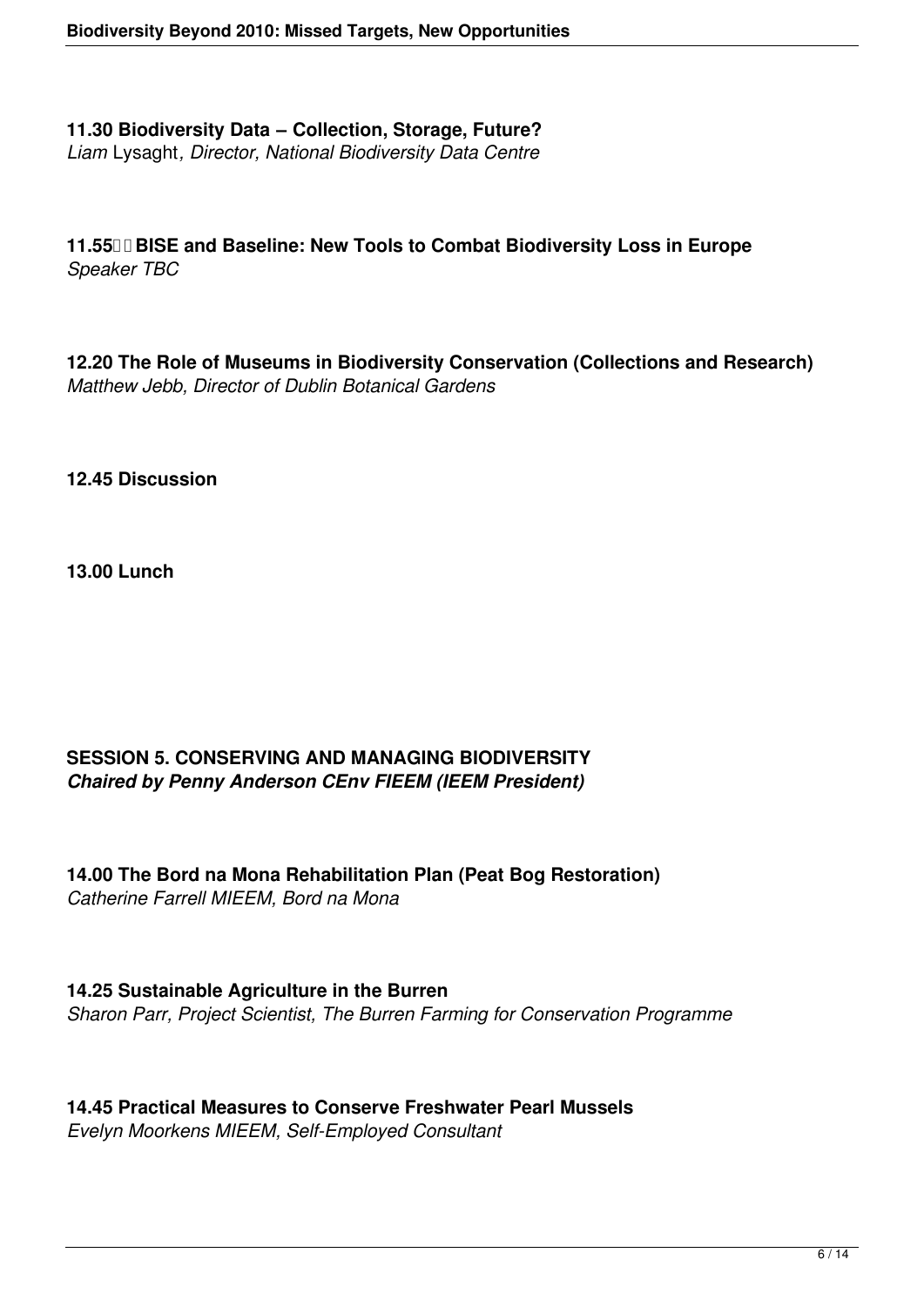#### **15.25 Tea/Coffee Break**

#### **SESSION 6. LOOKING TO THE FUTURE** *Chaired by Penny Anderson CEnv FIEEM (IEEM President)*

**15.55 The Living Landscapes Approach to 21st Century Nature Conservation** *Heather Thompson, Chief Executive, Ulster Wildlife Trust and Paul Wilkinson, Head of A Living Landscape, Royal Society of Wildlife Trusts*

**16.20 Developing Post-2010 Biodiversity Targets** *Speaker TBC*

**16.45 Ecologists and the Future of Biodiversity Conservation** *Speaker TBC*

**17.10 Discussion**

**17.20 Sum up and Conference End** 

### **BOOKING**

[Early booking is](http://www.fugawi.co.uk/bookings.php?ID=30) advisable – places will be allocated on a first-come first-served basis. **REGIST**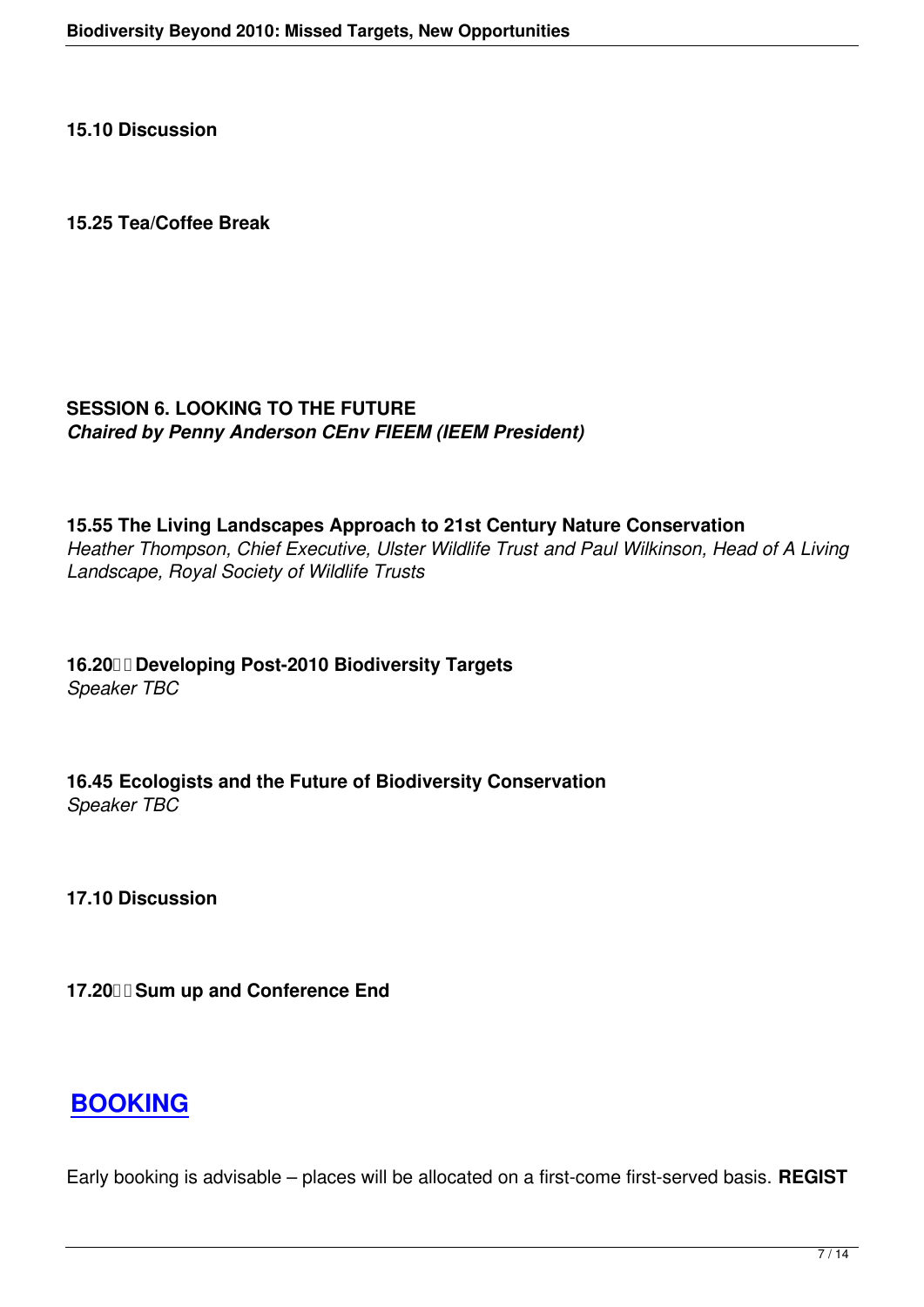**[The final boo](http://www.fugawi.co.uk/bookings.php?ID=30)king date will be Friday 29 October 2010.**

### **PRICES (conference fees are exempt from VAT)**

|                     | Day Delegate Rate *                   |
|---------------------|---------------------------------------|
| (3 November 2010)   | Day Delegate Rate *                   |
| (4 November 2010)   | <b>Two Day Combined Delegate Rate</b> |
| (3-4 November 2010) | <b>Dinner</b>                         |
| (2 November 2010)   | <b>Conference Dinner</b>              |
| (3 November 2010)   |                                       |

#### **IEEM Members**

**£98.50**

(€117.50) \*\*

#### **£98.50**

(€117.50) \*\*

**£186.50**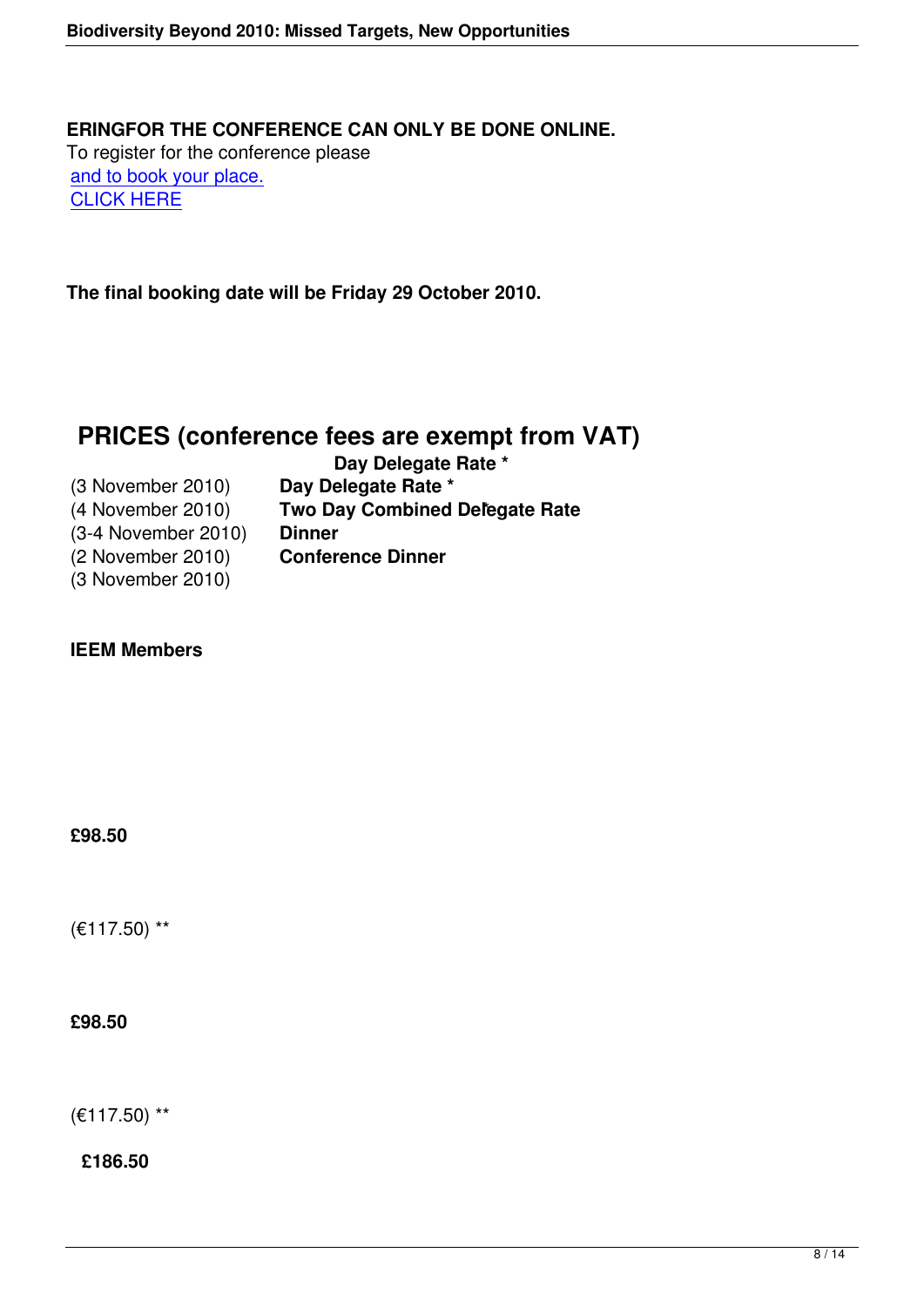(€222.50) \*\*

### **£36.50**

 $(€43.50)$  \*\*

### **£46.50**

(€55.50) \*\*

### **Non IEEM Members**

**£129.50**

(€154.50) \*\*

### **£129.50**

(€154.50) \*\*

### **£248.50**

(€296.50) \*\*

**£46.50**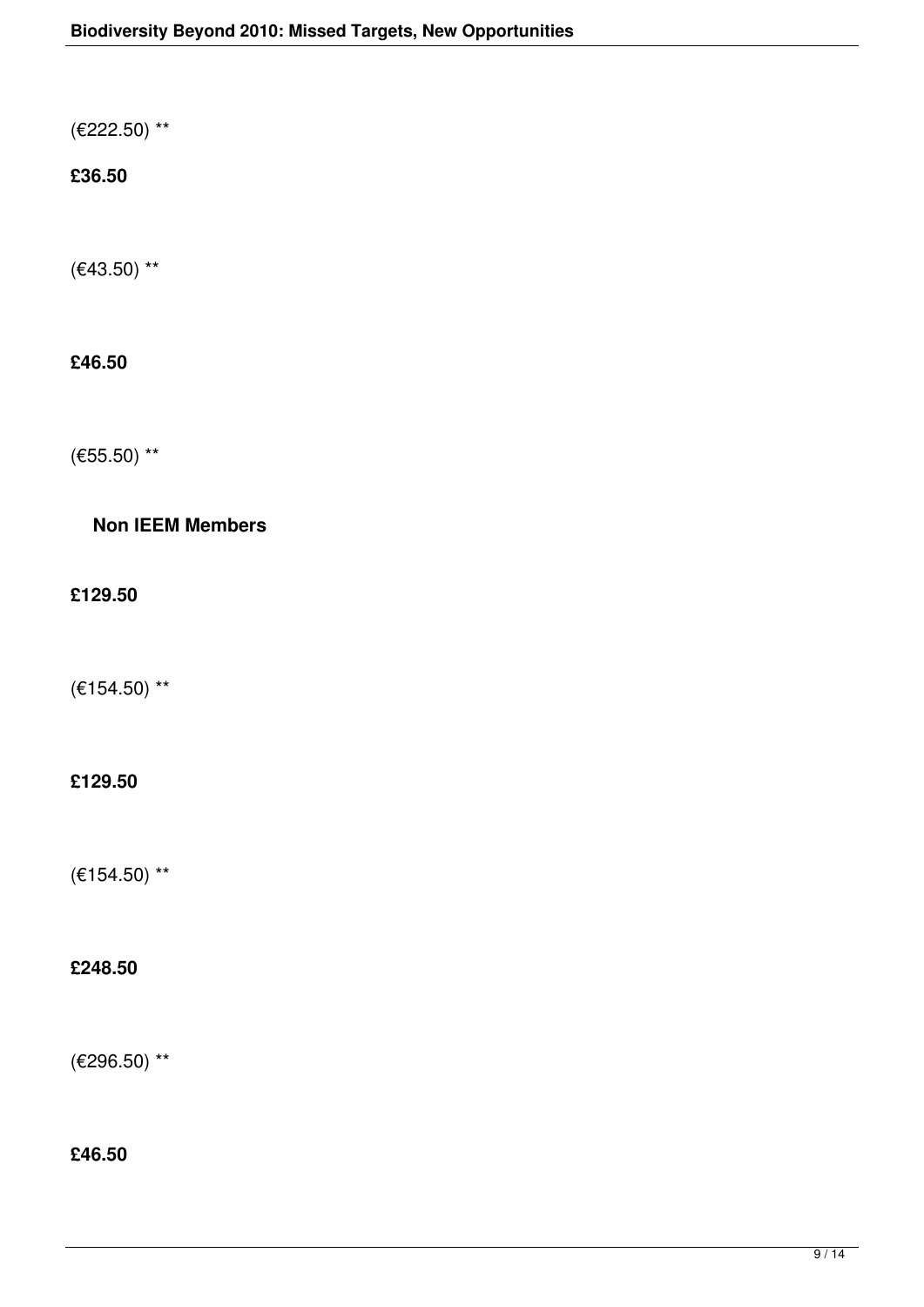(€55.50) \*\*

### **£57.00**

(€68.00) \*\*

### **Soc Env Members (non-IEEM)**

**£114.00**

(€136.00) \*\*

**£114.00**

(€136.00) \*\*

### **£217.50**

(€259.50) \*\*

### **£46.50**

(€55.50) \*\*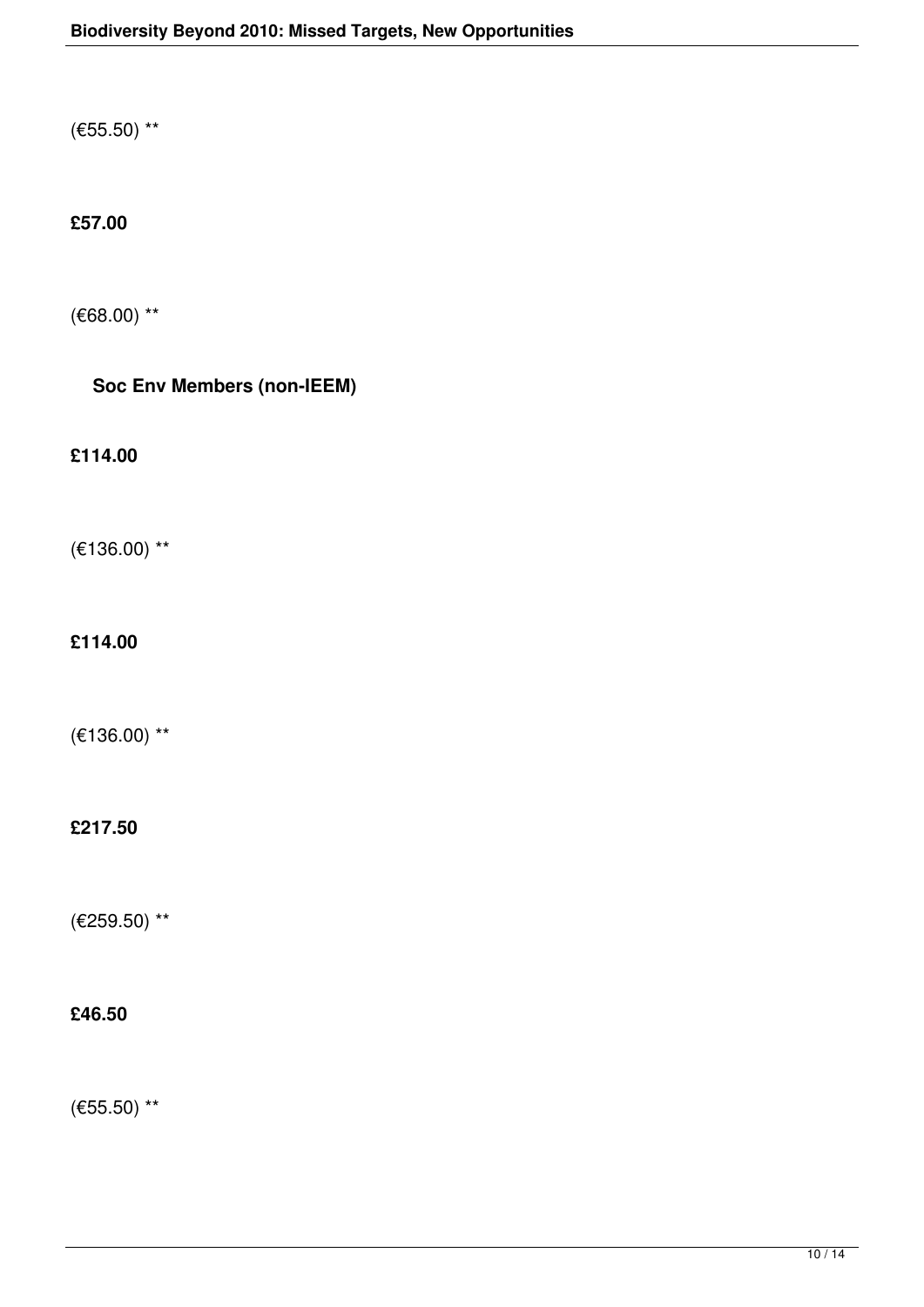**£57.00**

(€68.00) \*\*

### **IEEM Members (student, retired, abeyance, deferred)** (limited number of these reduced price places)

**£52.00**

(€62.00) \*\*

#### **£52.00**

(€62.00) \*\*

#### **£104.00**

(€124.00) \*\*

#### **£36.50**

(€43.50) \*\*

#### **£46.50**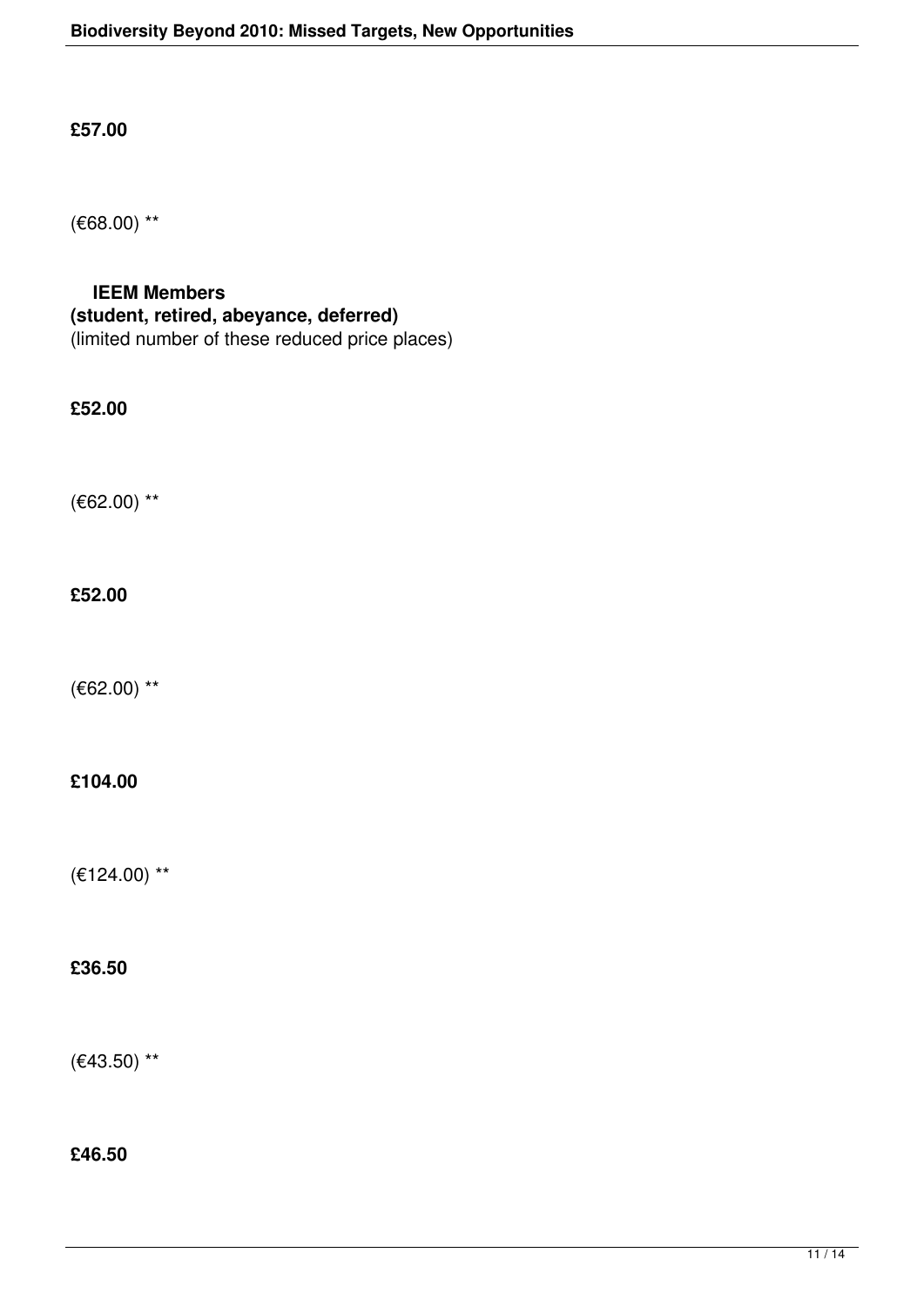**\* All the above day delegate rates include tea and coffee and lunch but no dinner or accommodation**

**\*\* All the amounts in Euros are calculated at the time of going to press and if paying by Euro cheque, these can be calculated with the most recent exchange rate. All credit card payments are taken in pounds sterling.**

# **ACCOMMODATION**

IEEM has an allocation of rooms at the Royal Marine Hotel which delegates are responsible for booking direct with the hotel themselves. A negotiated reduced rate of €85 bed and breakfast rate has been agreed with the hotel which, at the time of press, is equivalent to £70.50.

To book one of the allocated rooms at the hotel, please download the following accommmodati on booking form , fill out your details and email it directly to the hotel: reservation@royalmarine.ie [or fax it to +353 \(](http://www.ieem.net/docs/Hotel%20Booking%20form%20IEEM.doc)0) 1 2712511.

For further details about the conference hotel please visit their website http://www.royalmarine. ie/ or telephone them on +353 (0) 1 23000 30.

If you would like to stay somewhere other than the Royal Marine Hotel, then alternative hotel information can be found on the following websites (although please bear in mind that all conference activities will be taking place in the Royal Marine Hotel):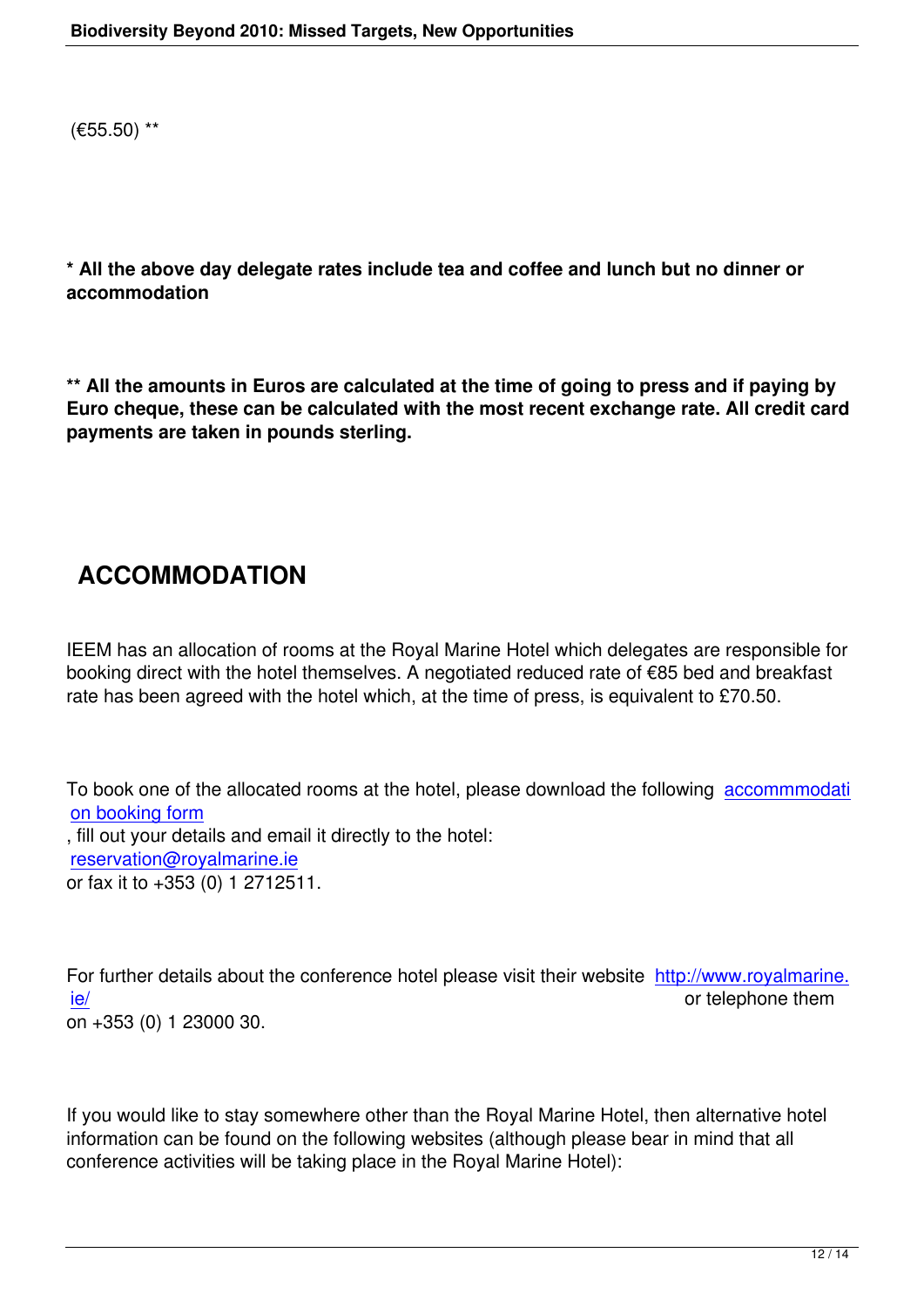http://www.dun-laoghaire.com/accommodation

<http://www.dun-laoghaire.com/accommodation>

# **SPECIAL DIETARY REQUIREMENTS**

When booking, please advise us if you have any special dietary requirements.

### **CONFIRMATION OF BOOKINGS**

Bookings will be confirmed by email.

.

# **ADVERTISING OPPORTUNITIES**

Publicity information may be inserted into conference packs at a cost of £150.00 (excl. VAT) per leaflet (A5, A4 or A3 folded to A4). For further information please contact Nick Jackson.

There is also a limited number of places for organisations to book exhibiti[on space at th](mailto:nickjackson@ieem.net)e conference at a cost of £400.00 (excl. VAT). For further information and availability contact Nic k Jackson